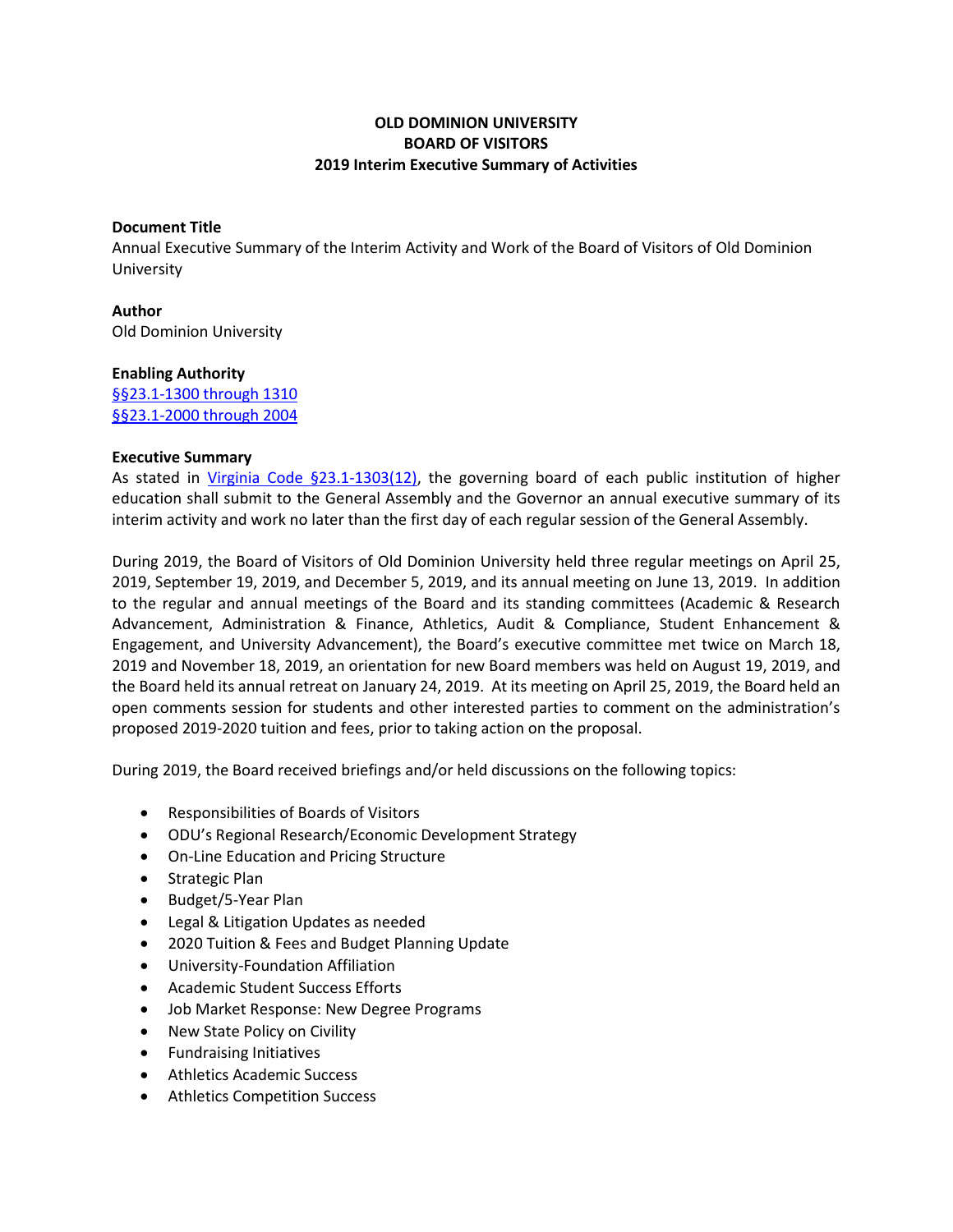- Quarterly Reports from the Internal Auditor:
	- o Status reports on current audit projects and other initiatives
	- o Annual risk assessment and proposed audit plan
	- o Quality Assurance Improvement Program
	- o Fraud Waste and Abuse Investigations
	- o Consulting Engagements
	- o Open Audit Issues from Prior Audits
	- o Audit Reports:
		- **Pre-Construction Contract Review**
		- **Office of the University Registrar**
		- **•** Department of Human Resources
		- **Confucius Institute**
		- **•** Office of Institutional Equity and Diversity
		- **Research Center Bioelectrics**
		- **NCAA Compliance**
		- **College of Education**
		- **General Accounting**
		- **Procurement Services**
		- **•** Office of the President
		- **EXECT** Card Center Information Technology
		- **Transportation & Parking Services**
		- **Institutional Scholarships**
		- **Office of Study Abroad**
		- College of Health Sciences
		- **Payment Card Industry Compliance**
		- **Office of the President Annual Review**
- University Compliance Program
- College of Continuing Education and Professional Development
- **•** Enterprise Risk Management
- Quarterly Educational Foundation Investment Reports
- Quarterly Capital Outlay Projects Progress Reports
- Proposed 2019-2020 Tuition & Fees
- Proposed 2019-2020 Operating Budget & Plan
- Athletics Year-End Highlights
- Athletics Budget Review
- Cybersecurity Initiatives & Accolades
- LeADERS Program (Leadership, Academic Internship, Diversity, Entrepreneurship, Research and Service Learning)
- Information Technology Security
- Monarch Way Wayfinding
- Dining Services Review
- PNC Bank Partnership
- Student Wellness
- Six-Year Academic and Financial Plan
- Individual Performance Pilot Agreements
- HB2173 and SB1118 Public Comment
- Tuition Moderation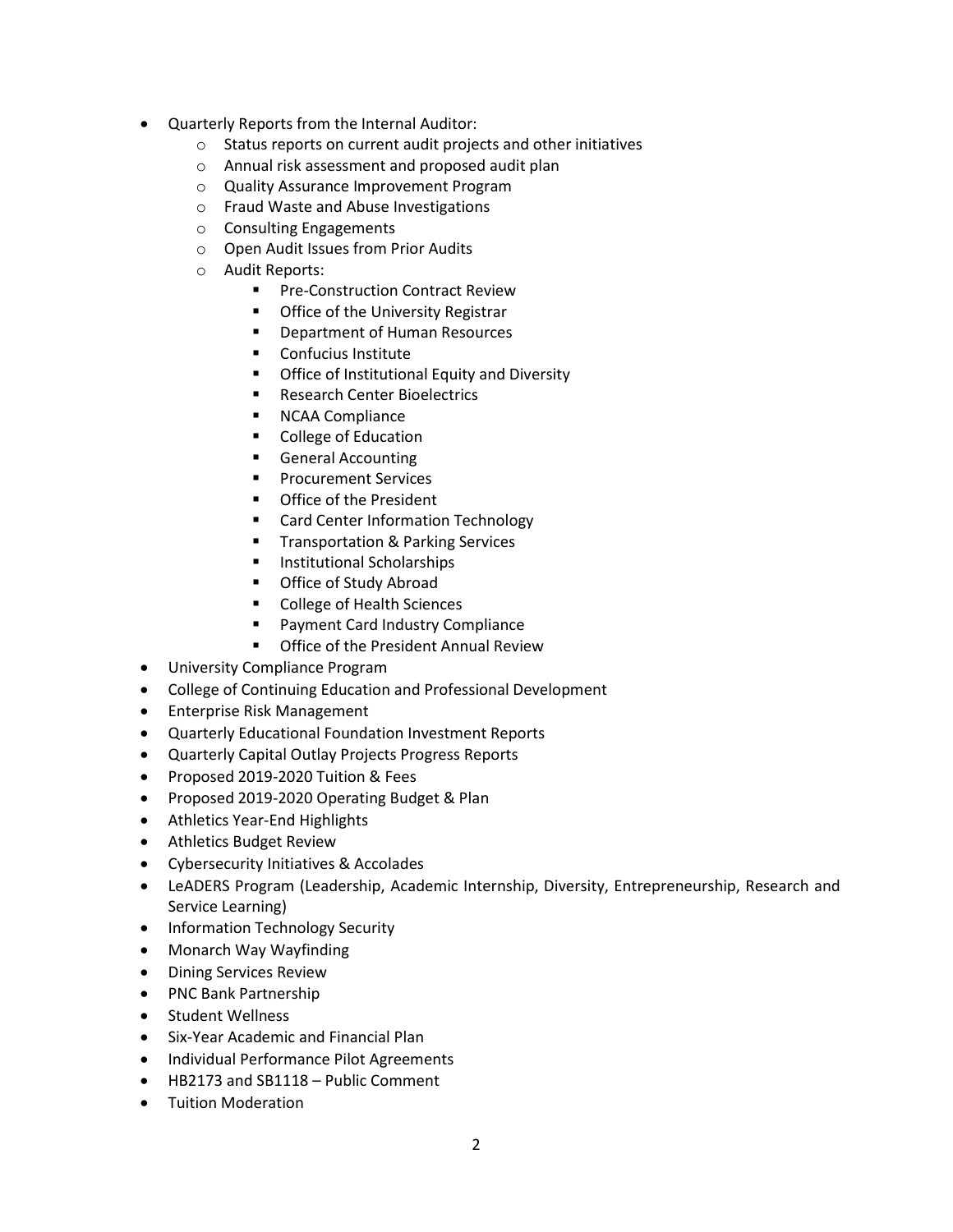- Online Virginia Network
- The Mobility Pass
- Campus Beautification Efforts
- Chartway Arena
- Minors on Campus Policy
- Virginia Modeling, Analysis, and Simulation Center (VMASC)
- **•** Fraternity & Sorority Life Strategic Plan
- Annual Debt Management Report
- Succession Planning
- College Advisory Boards Review
- Endowment Funding Levels
- Coastal Resilience at ODU: Research, Practice and Innovation
- Athletics Academic Progress Rate (APR)
- NCAA Name, Image and Likeness
- University Audit Department Briefing
- Tech Talent Pipeline
- ODU's Regional Innovation and Workforce Initiatives
- New Esports Program
- **•** Faculty Diversity: Recruitment & Retention
- Center for High Impact Practices and Student Support Services
- Virginia Institute for Spaceflight & Autonomy (VISA)
- Annual "Red Flag" Report
- Career Development Services
- Unaudited Financial Statements for Year Ended June 30, 2019
- Old Dominion University Alumni Association
- Faculty Promotions and Tenure
- Leaves of Absence Without Compensation
- Quarterly Fundraising Reports
- Quarterly Public Safety Reports
- Quarterly Reports from Student Representative to the Board

An exit conference with the Auditor of Public Accounts on the University's audit for the fiscal year ended June 30, 2018, was held with the Board's Audit & Compliance Committee on June 13, 2019.

The following actions were taken by the Board during 2019:

- 110 faculty appointments, 109 administrative faculty appointments, three appointments with tenure, one mid-year tenure appointment, 29 emeritus/emerita appointments, one posthumous emeritus appointment, one dual employment, and granted tenure to 23 faculty members
- Appointed two Batten Chairs in the Batten College of Engineering and Technology
- Awarded three honorary degrees
- Approved Bylaws revisions
- Revised seven Board policies and approved three new Board policies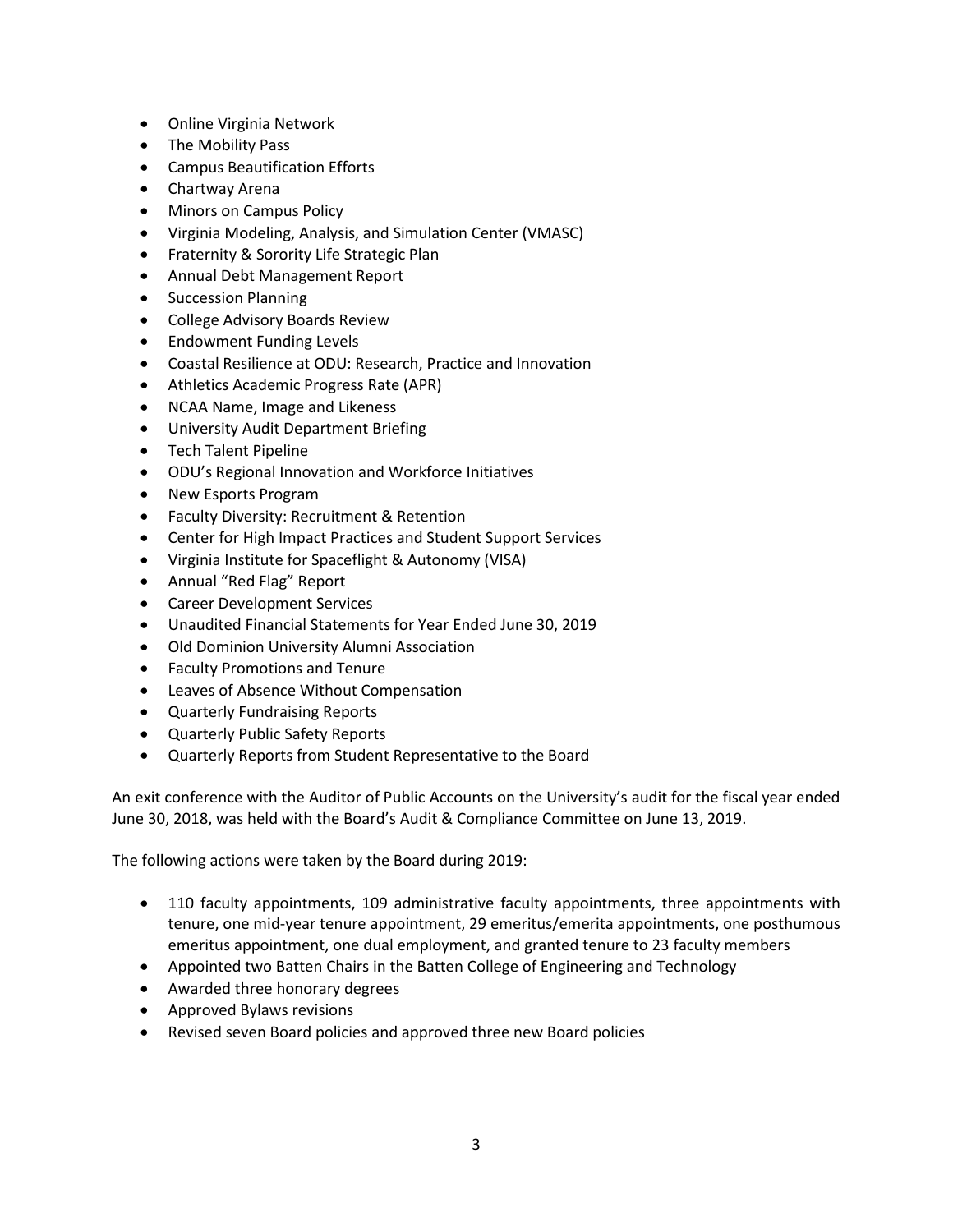- Approved new degree programs:
	- o Bachelor of Fine Arts in Graphic Design
	- o Bachelor of Science in Early Childhood Education
	- o Bachelor of Science in Elementary Education
	- o Bachelor of Science in Special Education
	- o Bachelor of Science in Career and Technical Education
- Discontinued Master of Science Program in Community Health
- Appointed faculty representatives to the Board standing committees
- Appointed student representative to the Board
- Approved 2019-2020 Tuition and Fees
- Approved 2019-2020 Operating Budget and Plan
- Approved the 2020 Audit Plan and a modified 2019 Audit Plan
- Approved the 2020-2026 Six-Year Academic and Financial Plan
- Approved President's Compensation Package
- Approved 9(d) bond financing of \$4,000,000 for the new Student Health and Wellness Center
- Approved 9(c) bond financing of \$55,817,000 for a new residence hall
- Resolution supporting the Veterans Access, Choice and Accountability Act of 2014, as Amended by Public Law 114-315 and Title 38, U.S.C. Section 3679(c)
- Approved the reorganization of the College of Continuing Education and Professional Development and renamed it the School of Continuing Education
- Named the Department of Music the F. Ludwig Diehn School of Music
- Named the Real Estate Program the Harvey Lindsay School of Real Estate
- Renamed the Office of International Programs the Center for Global Engagement
- Renamed the Department of Management the Department of Management and Entrepreneurship
- Renamed the Department of Ocean, Earth and Atmospheric Sciences the Department of Ocean and Earth Sciences
- Renamed the Department of Management the Department of Management and Entrepreneurship
- Renamed the Department of Modeling, Simulation and Visualization Engineering the Department of Computational Modeling and Simulation Engineering

The Old Dominion University Board of Visitors continues to operate in a transparent manner, to the extent required by law, in all Board actions. Each of the meetings noted above were open to the public and notice was provided pursuant to [Virginia Code §2.2-3707.](https://law.lis.virginia.gov/vacode/2.2-3707/) The agendas and minutes of the meetings are published on the Board's website and the Commonwealth Calendar. Business conducted in closed session during any of these meetings was done in compliance with [Virginia Code §2.2-3711.](https://law.lis.virginia.gov/vacode/2.2-3711/) The University's Assistant Attorney General & University Counsel attends all meetings of the Board.

The [Bylaws of the Old Dominion University Board of Visitors](http://www.odu.edu/about/bov/bov-manual/bylaws) are posted on the Board's website and note the requirements of the Board in order to ensure the transparency of its actions. Sections 3.07 and 3.08 of the Bylaws require that all meetings of the Board be conducted in accordance with the *Code of Virginia*, the Bylaws and Board policies and procedures. This is more specifically addressed in [Board Policy 1107,](http://www.odu.edu/content/dam/odu/offices/bov/policies/1100/BOV1107.pdf)  [Board of Visitors Meeting Scheduling and Procedures.](http://www.odu.edu/content/dam/odu/offices/bov/policies/1100/BOV1107.pdf) Section 3.07 also states that the Board shall request the presence of the University legal representative at all open and closed meetings and committee meetings, except those where the President is being evaluated or presenting portions of his/her Annual